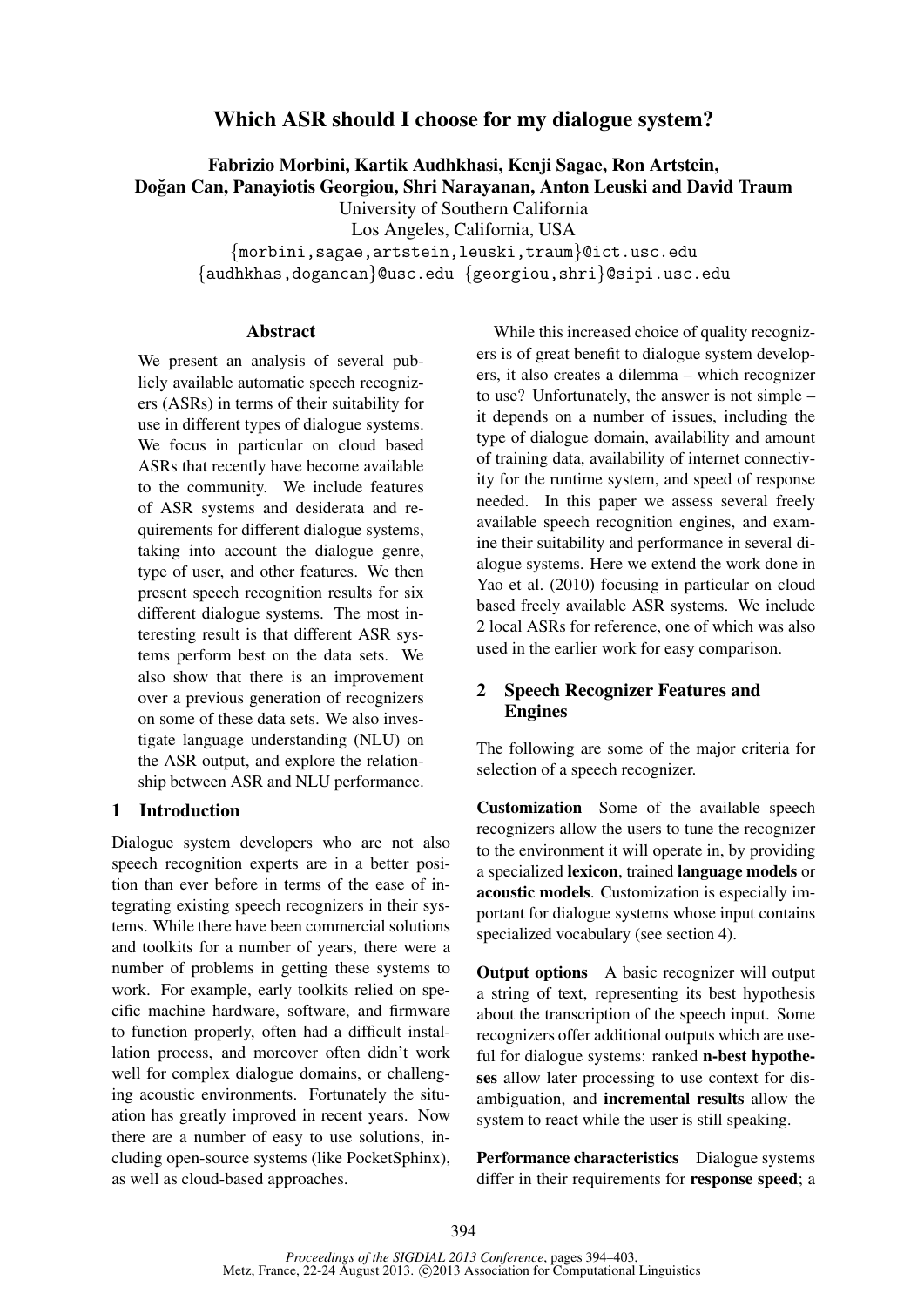|                | Customization                     | Output options  |                  |                  | Performance           |              |
|----------------|-----------------------------------|-----------------|------------------|------------------|-----------------------|--------------|
| System         |                                   | N-best          | Incremental      | Open Source      | Speed                 | Installation |
| Pocketsphinx   | Full                              | Yes             | Yes              | Yes              | realtime              | Local        |
| Apple          | No                                | No <sup>a</sup> | N <sub>0</sub>   | N <sub>0</sub>   | network               | Cloud        |
| Google         | No                                | Yes             | Yes <sup>b</sup> | N <sub>0</sub>   | network               | Cloud        |
| AT&T           | Partial <sup><math>c</math></sup> | Yes             | N <sub>0</sub>   | N <sub>0</sub>   | network               | Cloud        |
| Otosense-Kaldi | <b>Full</b>                       | Yes             | N <sub>0</sub>   | Yes <sup>d</sup> | variable <sup>e</sup> | Local        |

*a*Single output annotated with alternative hypotheses. *b*Only for web-delivered applications in a Google Chrome browser. *c*Custom language models. <sup>*d*</sup>Release scheduled for Fall 2013. *e*User controls trade-off between speed and output quality.

|  | Table 1: Speech recognizer features important for use in dialogue systems |  |  |  |
|--|---------------------------------------------------------------------------|--|--|--|
|  |                                                                           |  |  |  |

speech recognizer that runs locally can help by avoiding network latencies.

Output quality Typically, a dialogue system would want the best recognition accuracy possible given the constraints. Ultimately, dialogue systems want the output that would yield the best performance for Natural Language Understanding and other downstream processes. As a rule, better speech recognition leads to better language understanding, though this is not necessarily the case for specific applications (see section 5).

We evaluated 5 freely available speech recognizers. Their features are summarized in Table 1. We did not include the MIT WAMI toolkit<sup>1</sup> as we are focused on speech services that can directly be used by stand alone applications as opposed to web delivered ones. We did not include commercial recognizers such as Nuance, because licensing terms can be difficult for research institutions, and in particular, disallow publishing benchmarks.

Pocketsphinx is a version of the CMU Sphinx ASR system optimized to run also on embedded systems (Huggins-Daines et al., 2006). Pocketsphinx is fast, runs locally, and requires relatively modest computational resources. It provides nbest lists and lattices, and supports incremental output. It also provides a voice activity detection functionality for continuous ASR. This ASR is fully customizable and trainable, but users are expected to provide language models suitable for their applications. A few acoustic models are provided, and can be adapted using the CMUSphinx tools.<sup>2</sup>

Apple Dictation is the OS level feature in both MacOSX and  $iOS.<sup>3</sup>$  It is integrated into the text input system pipeline so a user can replace her keyboard with a microphone for entering text in any application. Dictation is often associated with the Siri personal assistant feature of iOS. While it is likely that Dictation and Siri share the same ASR technology, Dictation only does speech recognition. Apple states that Dictation learns the characteristics of the user's voice and adapts to her accent (Apple Inc, 2012). Dictation requires an internet connection to send recorded user speech to Apple's servers and receive ASR results. Processing starts as soon as the user starts speaking so the delay of getting the recognition results after the user finishes speaking is minimal.

To integrate Dictation into a dialogue system, a system designer needs to include any system defined text input control into her application and use the control APIs to observe text changes. The user would need to press a key when starting to speak and push the key again once she is done speaking. The ASR result is a text string annotated with alternative interpretations of individual words or phrases in the text. There is an API for extracting those interpretations from the result. While the Dictation feature is reasonably fast and easy to integrate, dialogue system developers have no control over the ASR process, which must be treated as a black box. Apple dictation is limited in that no customization is possible, no partial recognition results are provided, and there is an unspecified limit on the number of utterances dictated for a period of time, which is not a problem for interaction between a single user and a dialogue system, but may be an issue in dialogue systems that support multiple concurrent users.

<sup>1</sup>http://wami.csail.mit.edu/

<sup>2</sup>http://cmusphinx.sourceforge.net/wiki/tutorialadapt

<sup>3</sup>Dictation was introduced in iOS 5.0 and MacOSX 10.8.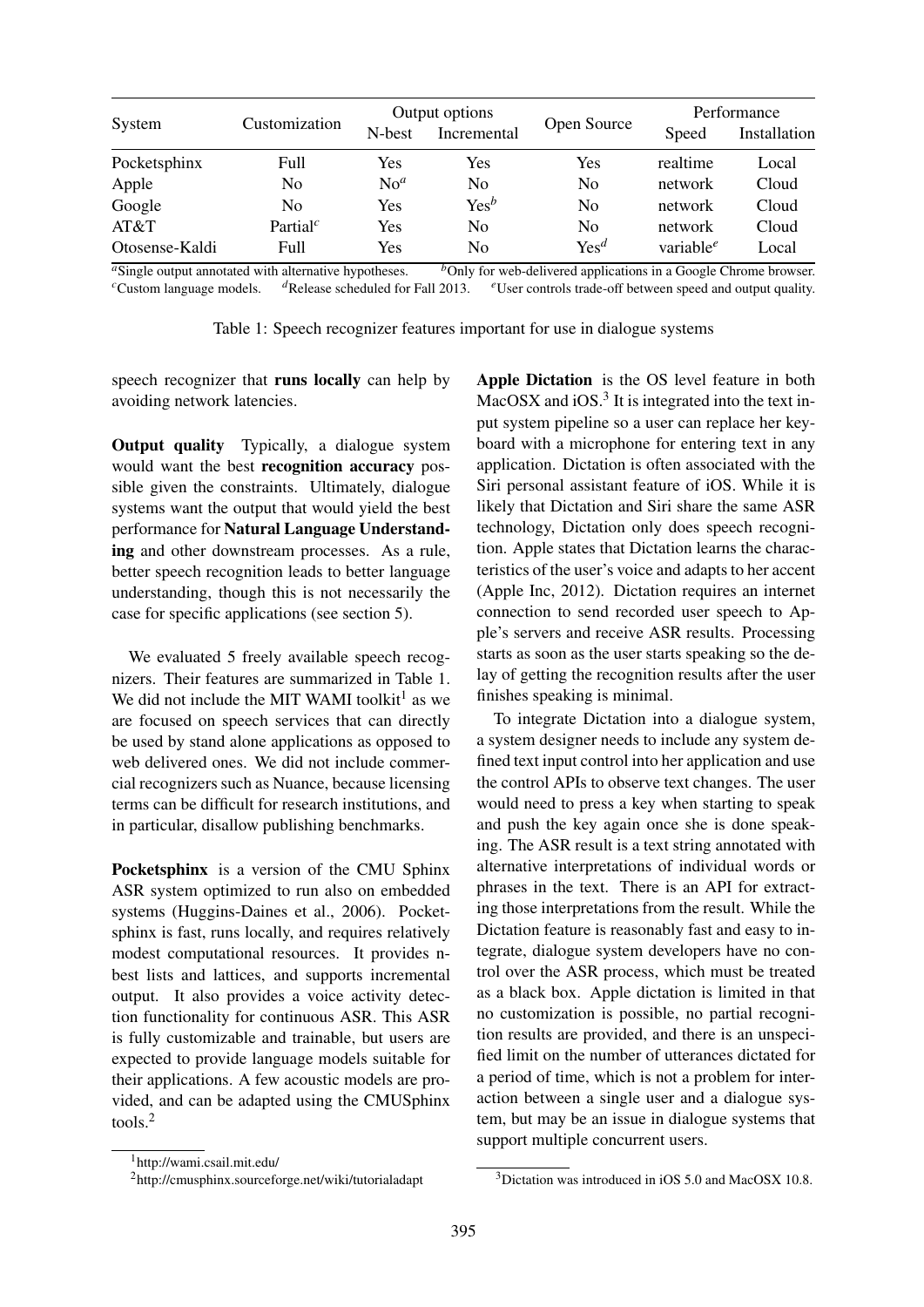Google Speech API provides support for the HTML 5 speech input feature.<sup>4</sup> It is a cloud based service in which a user submits audio data using an HTML POST request and receives as reply the ASR output in the form of an n-best list. The audio data is limited to roughly 10 seconds in length, longer clips are rejected and return no ASR results. The user can (1) customize the number of hypotheses returned by the ASR, (2) specify which language the audio file contains and (3) enable a filter to remove profanities from the output text. As is the case with Apple Dictation, ASR must be treated as a black box, and no task customization is possible for dialogue system developers. Users cannot specify or provide custom language models or acoustic models. The service returns only the final hypothesis, there is no incremental output.<sup>5</sup> In addition, results for the same inputs may change unpredictably, since Google may update or otherwise change its service and models, and models may be adapted using specific audio data supplied by users. In our experiments, we observed accuracy improvements when submitting the same audio files over repeated trials over two weeks.

AT&T Watson is the ASR engine available through the AT&T Speech Mashup service.<sup>6</sup> It is a cloud based service that can be accessed through HTML POST requests, like the Google Speech API. AT&T Watson is designed to support the demands of online spoken dialogue systems, and can be customized with data specific to a dialogue system. Additionally, in our tests we did not observe any limitation in the maximum length of the input audio data. However, AT&T does not provide a default general-purpose language model, and application-specific models must be built within the Speech Mashup service using user-provided text data. The acoustic model must be selected from a list provided by the AT&T service, and acoustic models can be further customized within the Speech Mashup service. The ASR returns an n-best list of hypotheses but does not provide incremental output.

Otosense-Kaldi Another ASR we employed was the Kaldi-based OtoSense-Kaldi engine de-

http://www.google.com/intl/en/chrome/demos/speech.html

veloped at SAIL.<sup>7</sup> OtoSense-Kaldi<sup>8</sup> is an on-line, multi-threaded architecture based on the Kaldi toolkit (Povey et al., 2011) that allows for dynamically configurable and distributed ASR.

#### 3 Dialogue Systems, Users, and Data

All spoken dialogue systems are similar in some respects, in that there is speech by a user (or users) that needs to be recognized, and this speech is punctuated by speech from the system. Moreover, the speech is not fully independent, but utterances are connected to other utterances, e.g. answers to questions, or clarifications. There are, however many ways in which systems can differ, that have implications for which speech recognizers are most appropriate. Some of the dimensions to consider are:

Type of microphone(s) One of the biggest impacts on ASR is the acoustic environment. Will the audio be clean, coming from a close-talking head or lapel-mounted microphone, or will it need to be picked up from a broader directional microphone or microphone array?

Number of speakers/microphones Will there be one designated microphone per person, or will speaker identification need to be performed? Will audio from the system confuse the ASR?

Push to talk or continuous speech Will the user clearly identify the start and end of speech, or will the system need to detect speech acoustically?

Type of Users Will there be designated longterm users, where user-training or system model adaptation is feasible, or will there be many unknown users, where training is not feasible? See also section 3.1 for more on user types.

Genre What kinds of things will people be saying to the system? Is it mostly commands or short answers to questions, or more open-ended conversation? See section 3.2 for more on genre issues.

Training Data Is within-domain training data available, and if so how much?

#### 3.1 Types of Users

The type of user is important for the overall design of the system and has implications for

<sup>4</sup>https://www.google.com/speech-api/v1/recognize

<sup>5</sup>The demo page shows continuous speech understanding with incremental results but requires Google Chrome to run and is specific to web delivered applications:

<sup>6</sup>https://service.research.att.com/smm

<sup>&</sup>lt;sup>7</sup>http://sail.usc.edu

<sup>8</sup>OtoSense-Kaldi will be released (BSD license) in 2013.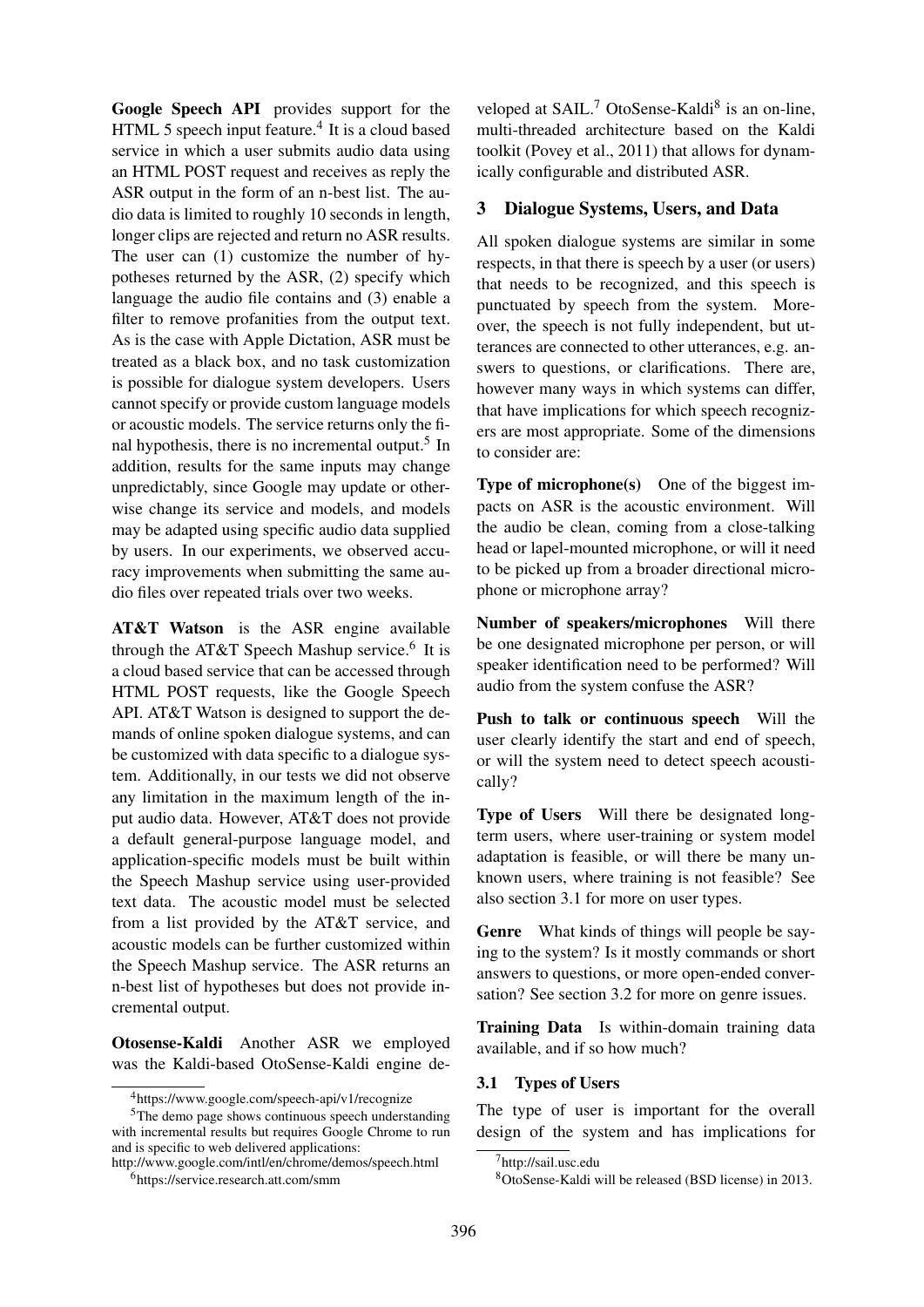ASR performance as well. One important aspect is the broad physical differences among speakers, such as male vs female, adult vs child (e.g. Bell and Gustafson, 2003), or language proficiency/accent, that will have implications for the acoustics of what is said, and ASR results. Other aspects of users have implications for what will be said, and how successful the interface may be, overall. Many (e.g. Hassel and Hagen, 2006; Jokinen and Kanto, 2004) have looked at the differences between novice and expert users. Ai et al. (2007a) also points out a difference between real users and recruited subjects. Real users also come in many different flavors, depending on their purposes. E.g. are they interacting with the system for fun, to do a specific task that they need to get done, to learn something (specific or general), or with some other purpose in mind?

We considered the following classes of users, ordered from easiest to hardest to get to acceptable performance and robustness levels:

Demonstrators are generally the easiest for a system to understand – a demonstrator is trained in use of the system, knows what can and can't be said, is motivated toward success, and is generally interested in showing off the most impressive/successful aspects of the system to an audience rather than using it for its own sake.

Trained/Expert Users are similar to demonstrators, but use the system to achieve specific results rather than just to show off its capabilities. This means that users may be forced down lines that are not ideal for the system, if these are necessary to accomplish the task.

Motivated Users do not have the training of expert users, and may say many things that the system can not handle as opposed to equivalent expressions that could be handled. However motivated users do want the system to succeed, and in general are willing to do whatever they think is necessary to improve system performance. Unlike expert users, motivated users might be incorrect about what will help the system (e.g. hyperarticulation in response to system misunderstanding).

Casual Users are interested in finding out what the system can do, but do not have particular motivations to help or hinder the system. Casual Users may also leave in the middle of an interaction, if it is not engaging enough.

Red Teams are out to test or "break" the system, or show it as not-competent, and may try to do things the system can't understand or react well to, even when an alternative formulation is known to work.

## 3.2 Types of Dialogue System Genres

Dialogue Genres can be distinguished along many lines, e.g. the number and relationship of participants, specific conversational rules, purposes of the participants, etc. We distinguish here four genres of dialogue system that have been in use at the Institute for Creative Technologies and that we have available corpora for (there are many other types of dialogue genres, including tutoring, casual conversation, interviewing,...). Each genre has implications for the internal representations and system architectures needed to engage in that genre of dialogue.

Simple Question-answering This genre involves strong user-initiative and weak global dialogue coherence. The user can ask any question to the system at any time, and the system should respond, with an appropriate answer if able, or with some other reply indicating either inability or unwillingness to provide the answer. This genre allows modeling dialogue at a surfacetext level (Gandhe, 2013), without internal semantic representations of the input, and where the result of "understanding" input is the system's expected output. The NCPEditor<sup>9</sup> (Leuski and Traum, 2011) is a toolkit that provides an authoring environment, classification, and dialogue capability for simple question-answering characters. The SGT Blackwell, SGT Star, and Twins systems described below are all systems in this genre.

Advanced Question-answering This genre is similar to the simple question-answering characters, in that the main task of the user is to elicit information from the system character. The difference is that there is more long-range and intermediate dialogue coherence, in that questions can be answered several utterances after they have been asked, there can be intervening sub-dialogues, and characters sometimes take the initiative to pursue their own goals rather than just responding to the user. Because of the requirements for somewhat deeper understanding, and relation of input to con-

<sup>&</sup>lt;sup>9</sup>Available free for academic research purposes from https://confluence.ict.usc.edu/display/VHTK/Home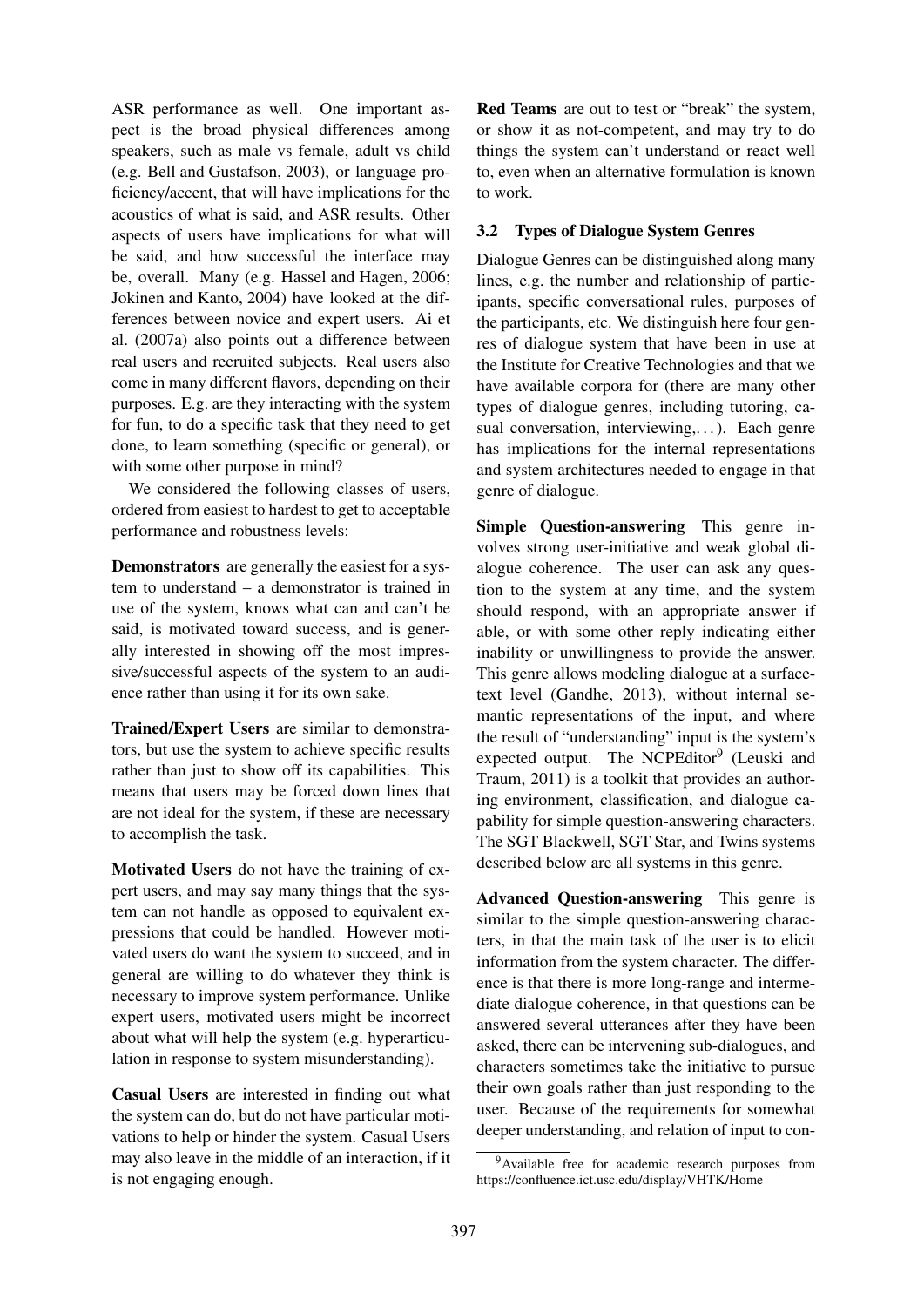text and character goals and policies, there is a need of at least a shallow semantic representation and representation of the dialogue information state, and the character must distinguish understanding of the input from the character output (since the latter will depend on the dialogue policy and information state, not just the understanding of input). The tactical questioning architecture (Gandhe et al.,  $2009$ )<sup>10</sup> provides authoring and run-time support for advanced questionanswering characters, and has been used to build over a dozen characters for purposes such as training tactical questioning, training culture, and psychology experiments (Gandhe et al., 2011). The Amani character described below is in this genre.

Slot-filling Probably the most common type of dialogue system (at least in the research community) is slot-filling. Here the dialogue is fairly structured, with an initial greeting phase, then one or more tasks, which all start with the user selecting the task, and the system taking over initiative to "fill" and possibly confirm the needed slots, before retrieving some information from a database, or performing a simple service.<sup>11</sup> This genre also requires a semantic representation, at least of the slots and acceptable values. Generally, the set of possible values is large enough, that some form of NLG is needed (at least template filling), rather than authoring of all full sentences. There are a number of toolkits and development frameworks that are well suited to slot-filling systems, e.g. Ravenclaw (Bohus and Rudnicky, 2003) or Trindikit (Larsson and Traum, 2000). The Radiobots system, described below is in this genre.

Negotiation and Planning In this genre, the system is more of an equal partner with the user, than a servant, as in the slot-filling systems. The system must not merely understand user requests, but must also evaluate whether they meet the system goals, what the consequences and preconditions of requests are, and whether there are better alternatives. For this kind of inference, a more detailed semantic representation is required than just filling in slots. While we are not aware of publicly available software that makes this kind of system easy to construct, there have been several built using an information-state approach, or the soar cog-

nitive architecture. The TRIPS system (Allen et al., 2001) also has many similarities.

#### 3.3 ICT Dialogue Systems Tested

We tested the recognizers described in section 2 on data sets collected from six different dialogue domains. Five are the same ones tested in Yao et al. (2010), to which we added the Twins set. Details on the size of the training and development sets may be found in Yao et al. (2010), here we report only the numbers relevant to the Twins domain and to the NLU analysis, which are not in Yao et al. (2010).

SGT Blackwell was created as a virtual human technology demonstration for the 2004 Army Science Conference. This is a question-answering character, with no internal semantic representation and the primary NLU task merged with Dialogue management as selecting the best response.

The original users were ICT demonstrators. However, there were also some experiments with recruited participants (Leuski et al., 2006a; Leuski et al., 2006b). Later SGT Blackwell became a part of the "best design in America" triennial at the Cooper-Hewitt Museum in New York City, and the data set here is from visitors to the museum, who are mostly casual users, but range from expert to red-team. Users spoke into a mounted directional microphone (see Robinson et al., 2008 for more details).

SGT STAR (Artstein et al., 2009a) is a questionanswering character similar to SGT Blackwell, although designed to talk about Army careers rather than general knowledge. The users are Army personnel who went to job fairs and visited schools in the mobile Army adventure vans, speaking using headset microphones, and performing for an audience. The users are somewhere between demonstrators and expert users. They are speaking to SGT STAR for the benefit of an audience, but their primary purpose is to convey information to the audience in a memorable way (through dialogue with SGT STAR) rather than to show off the highlights of the character.

The Twins are two life-size virtual characters who serve as guides at the Museum of Science in Boston (Swartout et al., 2010). The characters promote interest in Science, Technology, Engineering and Mathematics (STEM) in children between the ages of 7 and 14. They are question-

 $10$ Soon to be released as part of the virtual human toolkit.

<sup>11</sup>Mixed-initiative versions of this genre exist, where the user can also provide unsolicited information, which reduces the number of system queries needed.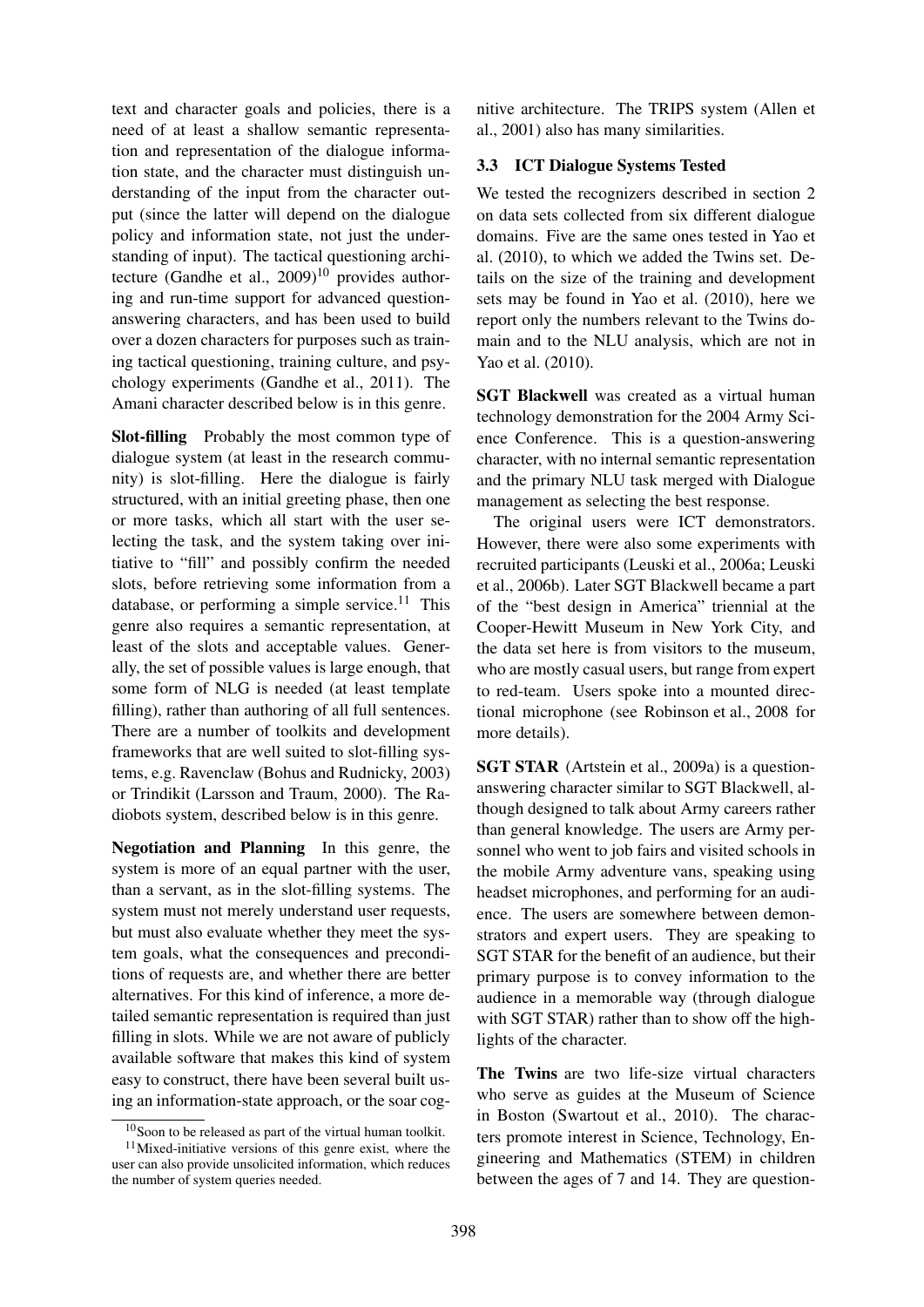answering characters, but unlike SGTs Blackwell and Star, the response is a whole dialogue sequence, potentially involving interchange from both characters, rather than a single character turn.

There are two types of users for the Twins: demonstrators, who are museum staff members, using head-mounted microphones, and museum visitors, who use a Shure 522 table-top mounted microphone (Traum et al., 2012). More on analysis of the museum data can be found in (Aggarwal et al., 2012). We also investigated speech recognition and NLU performance in this domain in Morbini et al. (2012).

This dataset contains 14K audio files each annotated with one of the 168 possible response sequences. The division in training development and test is the same used in Morbini et al. (2012) (10K for training, the rest equally divided between development and test).

Amani (Artstein et al., 2009b; Artstein et al., 2011) is an advanced question-answering character used as a prototype for systems meant to train soldiers to perform tactical questioning. The users are in between real users and test subjects: they were cadets at the U.S. Military Academy in April 2009, who interacted with Amani as a university course exercise on negotiation techniques. They used head-mounted microphones to talk with Amani.

This dataset comprises of 1.8K audio files each annotated with one of the 105 possible NLU semantic classes.

Radiobots (Roque et al., 2006) is a training prototype that responds to military calls for artillery fire in a virtual reality urban combat environment. This is a domain in the slot-filling genre, where there is a preferred protocol for the order in which information is provided and confirmed. Users are generally trainees, learning how to do calls for fire, they are motivated users with some training. The semantic processing involved tagging each word with the dialogue act and parameter that it was associated with (Ai et al., 2007b).

This data set was collected during the development of the system in 2006 at Fort Sill, Oklahoma, during two evaluation sessions from recruited volunteer trainees who performed calls for specific missions (Robinson et al., 2006). These subjects used head-mounted microphones rather than the ASTI simulated radios from later data collection.

SASO-EN (Traum et al., 2008) is a negotiation training prototype in which two virtual characters negotiate with a human "trainee" about moving a medical clinic. The genre is negotiation and planning, where the human participant must try to form a coalition, and the characters reason about utilities of different proposals, as well as causes and effects. The output of NLU is a frame representation including both semantic elements, like thematic argument structure, and pragmatic elements, such as addressee and referring expressions. Further contextual interpretation is performed by each of the virtual characters to match the (possibly partial) representation to actions and states in their task model, resolve other referring expressions, and determine a full set of dialogue acts (Traum, 2003). Speech was collected at the USC Institute for Creative Technologies (ICT) during 2006– 2009, mostly from visitors and new hires, who acted as test subjects.

This dataset has 4K audio files each annotated with one of the 117 different NLU semantic classes.

## 4 ASR Performance

We tested each of the Datasets described in Section 3.3 with some of the recognizers described in Section 2. All recognizers were tested on the Amani, SASO-EN, and Twins domains, and we also tested a natural language understanding component on these data sets (Section 5). For SGT Blackwell, SGT STAR, and Radiobots, we report the performance on the same development set used in Yao et al. (2010). For Amani and SASO-EN (where we also report the NLU performance), we run a 10-fold cross-validation in which 9 folds where used to train the NLU and ASR language model and the 10*th* was used for testing. For the Twins dialogue system, we used the same partition into training, development and testing reported in Morbini et al. (2012) and the results reported here are from the development set. Due to differences in training/testing regimens, performance of systems are only comparable within each domain.

Table 2 summarizes the performance of the various ASR engines on the evaluation data sets. Performance is measured as Word Error Rate and was obtained using the NIST SCLITE tool.<sup>12</sup>

Note that only Otosense-Kaldi in the Twins domain had adapted acoustic models. In the remain-

<sup>12</sup>http://www.itl.nist.gov/iad/mig/tools/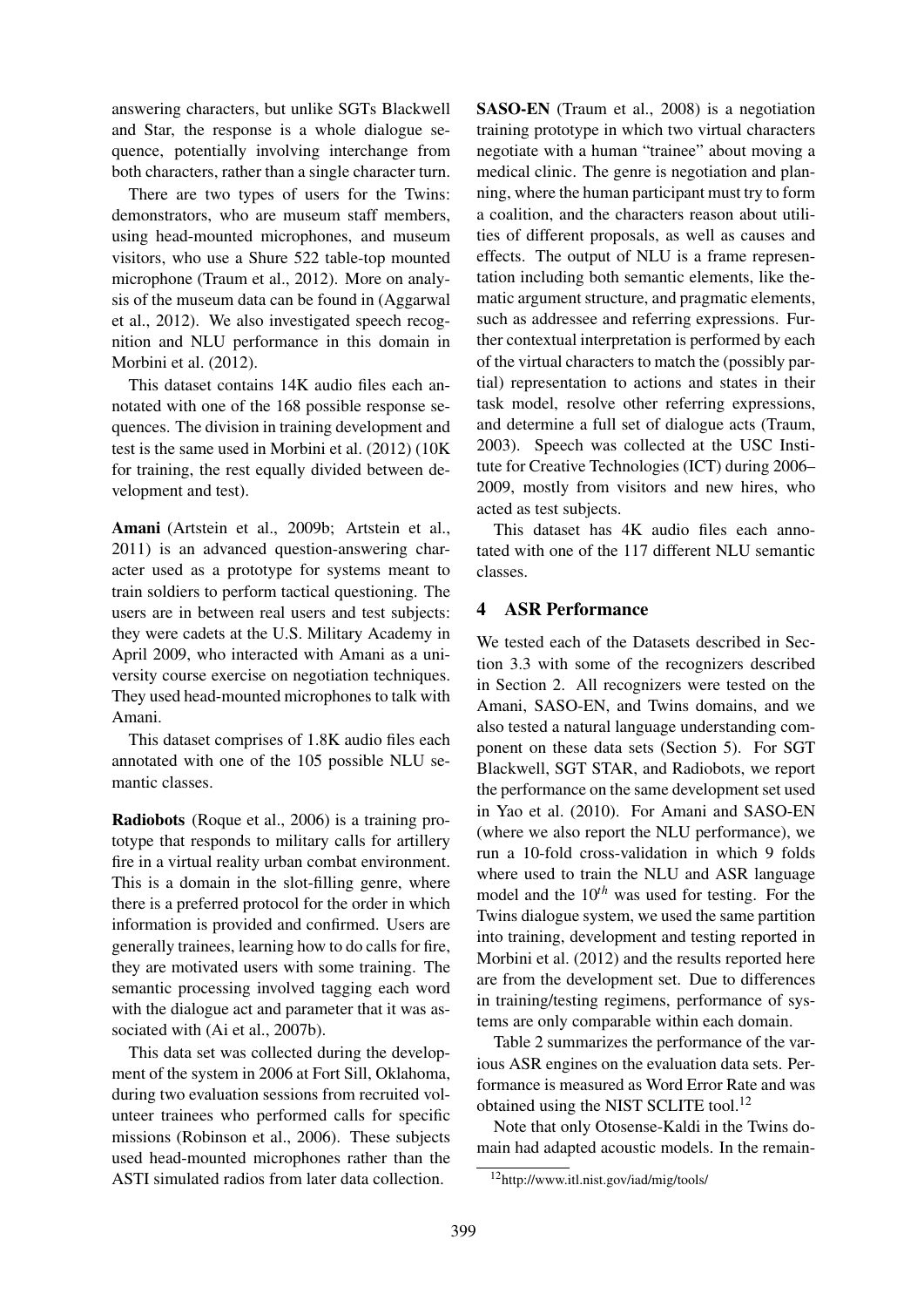|                   | Evaluation data set |             |      |                                |      |       |  |
|-------------------|---------------------|-------------|------|--------------------------------|------|-------|--|
| Speech recognizer | Amani               | Radiobots   |      | SASO-EN SGT Blackwell SGT Star |      | Twins |  |
| Pocketsphinx      | 39.7                | <b>11.8</b> | 28.4 | 51                             | 28.6 | 81    |  |
| Apple             | 28                  |             | 30.9 |                                |      | 29    |  |
| AT&T              | 29                  | 12.1        | 16.3 | 27.3                           | 21.7 | 28.8  |  |
| Google            | 23.8                | 36.3        | 20   | 18                             | 26   | 20.6  |  |
| Otosense-Kaldi    | 33.7                |             | 22.1 |                                |      | 18.7  |  |

Table 2: Word Error Rates (%) for the various dialogue systems and ASR systems tested.

ing cases only the language model was adapted. Looking at the results on the development set reported in Yao et al. (2010), we have improvements in 3 out of 5 domains: Amani (−11.8% Google), SASO-EN (−11.7% AT&T) and SGT Blackwell (−13% Google). In Radiobots and SGT Star the performance achieved with just language model adaptation, when permitted, is worse:  $+4.8\%$  and  $+1.7\%$  respectively.

We find that there is no single best performing speech recognizer: results vary greatly between the evaluation test sets. In 4 of the 6 datasets overall, and 2 of the 3 datatests tested with Otosense-Kaldi, the best performer is a cloud-based service (Google or AT&T). There are two datasets for which a local, fully customizable recognizer performs better than the cloud-based services. Radiobots, consisting of military calls for artillery fire, has a fairly limited and very specialized vocabulary, and indeed the two recognizers with custom language models (Pocketsphinx and AT&T) perform much better than the non-customizable recognizer (Google).

The Twins dataset is unique in that for the Otosense-Kaldi system we custom-trained acoustic and language models, while standard WSJ acoustic models and adapted language models were used for the other dialogue systems. In both cases the models were triphone based with a Linear Discriminant Analysis (LDA) front end, and Maximum Likelihood Linear Transformation (MLLT) and Maximum Mutual Information (MMI) training. This reflects on the very good performance in the Twins domain, decent performance on the SASO-EN domain (reasonable mismatch of WSJ and SASO-EN) and very degraded performance in Amani (highly mismatched Amani and WSJ domains). The observed degradation in performance is accentuated by the MMI discriminative training on the mismatched-WSJ data. As

with PocketSphinx and Watson, and unlike with Apple Dictation and Google Speech API, with Kaldi we fully control experimental conditions and can guarantee no contamination of the traintest data.

In summary, our evaluation shows that customizable recognizers are useful when the expected speech is highly specialized, or when substantial resources are available for tuning the recognizer.

# 5 NLU Accuracy & Relation between ASR and NLU

While the different genres of system have different types of output for NLU: response text, dialogue act and parameter tags, speech acts, or semantic frames, many of them can be coerced into a selection task, in which the NLU selects the right output from a set of possible outputs. This allows any multiclass classification algorithm to be used for NLU. A possible drawback is that for some inputs, the right output might not be available in the set considered by the training data, even if it might easily be constructed from known parts using a generative approach.

A second issue is that even though we can cast the problem as multi-class classification, classification accuracy is not always the most appropriate metric of NLU quality. For question-answering characters, getting an appropriate and relevant reply is more important than picking the exact reply selected by a human domain designer or annotator: there might be multiple good answers, or even the best available answer might not be very good. For that reason, the question-answering characters allow an "off-topic" answer and Errorreturn plots (Artstein, 2011) might be necessary to choose an optimal threshold. For the SASO-EN system, slot-filler metrics such as precision, recall, and f-score are more appropriate than frame accu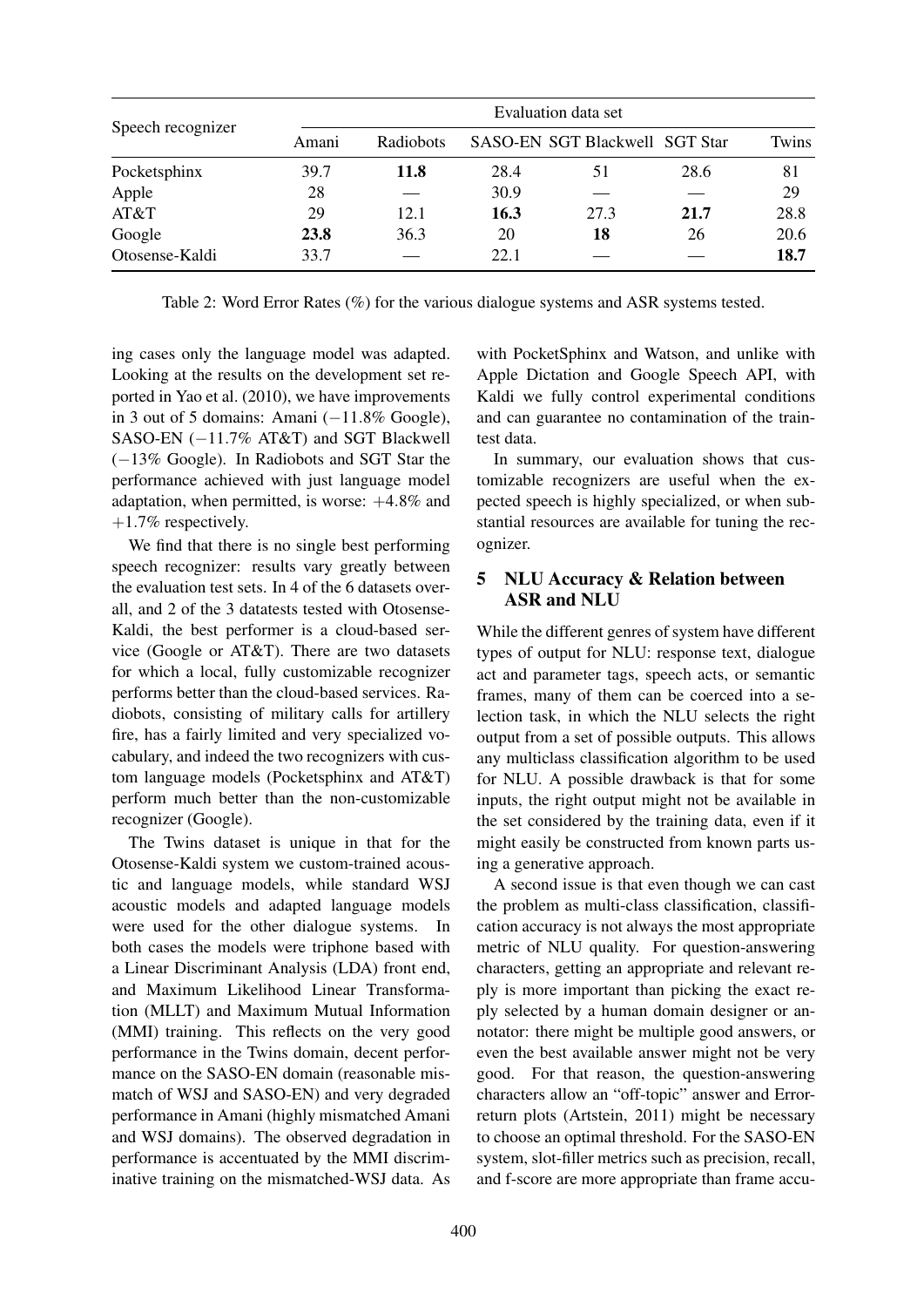racy, because some frames may have many slots in common and few that are different (e.g. just a different addressee). Nonetheless, we begin our analysis within this common framework. For simplicity, we start with just three domains: Twins, Amani, and SASO-EN. SGT STAR and Blackwell are very similar to Twins in terms of NLU. Radiobots is more challenging to coerce to multiclass classification.

Conventional wisdom in the speech and language processing community is that performance of ASR and NLU are closely tied: improved speech recognition leads to better language understanding, while deficiencies in speech recognition cause difficulty in understanding. This conventional wisdom is borne out by decades of experience with speech and dialogue systems, though we are not aware of attempts to systematically demonstrate it. The present study shows that the expected relation between speech recognition and language understanding holds for the systems we tested.

Accepted assumptions about the relation between speech recognition and language understanding have been repeatedly challenged. Direct challenges are typically limited to specific applications. Wang et al. (2003) show that for a slotfilling NLU, ASR can be specifically tuned to recognize those words that are relevant to the slotfilling task, resulting in improved understanding despite a decrease in performance on overall word recognition. However, Boros et al. (1996) found that when not optimizing the ASR for the specific slot filling task there is a nearly linear correlation between word accuracy and NLU accuracy. Alshawi (2003) and Huang and Cox (2006) show that in call-routing applications the word level can be dispensed with altogether and calls routed based on phonetic information alone without noticeable loss in performance. These challenges suggest that the speech-language divide is not as clean as the theory suggests.

To investigate the relation between ASR and NLU, we ran each ASR output from each of the 5 recognizers through an understanding component to obtain an NLU output (each dataset had a separate NLU component, which was held constant for all speech recognizers). ASR and NLU performance are conventionally measured on scales of opposite polarity: better performance shows up as lower word error rates but higher NLU accuracies. For the correlations we invert the

conventional ASR scale and use word accuracy, so that higher numbers signify better performance on both scales.<sup>13</sup>

Figure 1 shows the results obtained in the 3 dialogue systems by the various ASR systems. The figures plot ASR performance against NLU performance; NLU results on manual transcriptions are included for comparison. There are too few data points for the correlations between ASR and NLU performance to be significant, but the trends are positive, as expected.

Our experiments lend supporting evidence to the claim that in general, ASR performance is positively linked to NLU performance (special cases notwithstanding). The 3 datasets exhibit positive correlations between speech recognition and language understanding performance. Thus, we claim that the basis of the conventional wisdom is sound: speech recognition directly affects language understanding. This conclusion holds when the speech recognizer has been optimized to produce the most accurate transcript, rather than for a specific NLU.

## 6 Conclusion and Future Work

We have extended here the ASR system evaluation published in Yao et al. (2010) including some new cloud based ASR services that achieve very good performance showing an improvement of around 12%. We also showed that ASR and NLU performance are correlated.

One possible avenue of future work is to extract importance weights for each word from the learnt NLU models and use these weights to try to explain those cases that diverge from the correlation between ASR and NLU performance. This may also give us a better measure than WER for assessing ASR performance in dialogue systems. Another avenue of future work involves examining different types of NLU engines, and different metrics for the different dialogue system genres, which, again, may lead to a more relevant assessment of ASR performance.

#### Acknowledgments

The effort described here has been sponsored by the U.S. Army. Any opinions, content or information presented does not necessarily reflect the posi-

<sup>13</sup>We define "accuracy" as 1 minus WER, so this number can in principle dip below zero if there are more errors than words.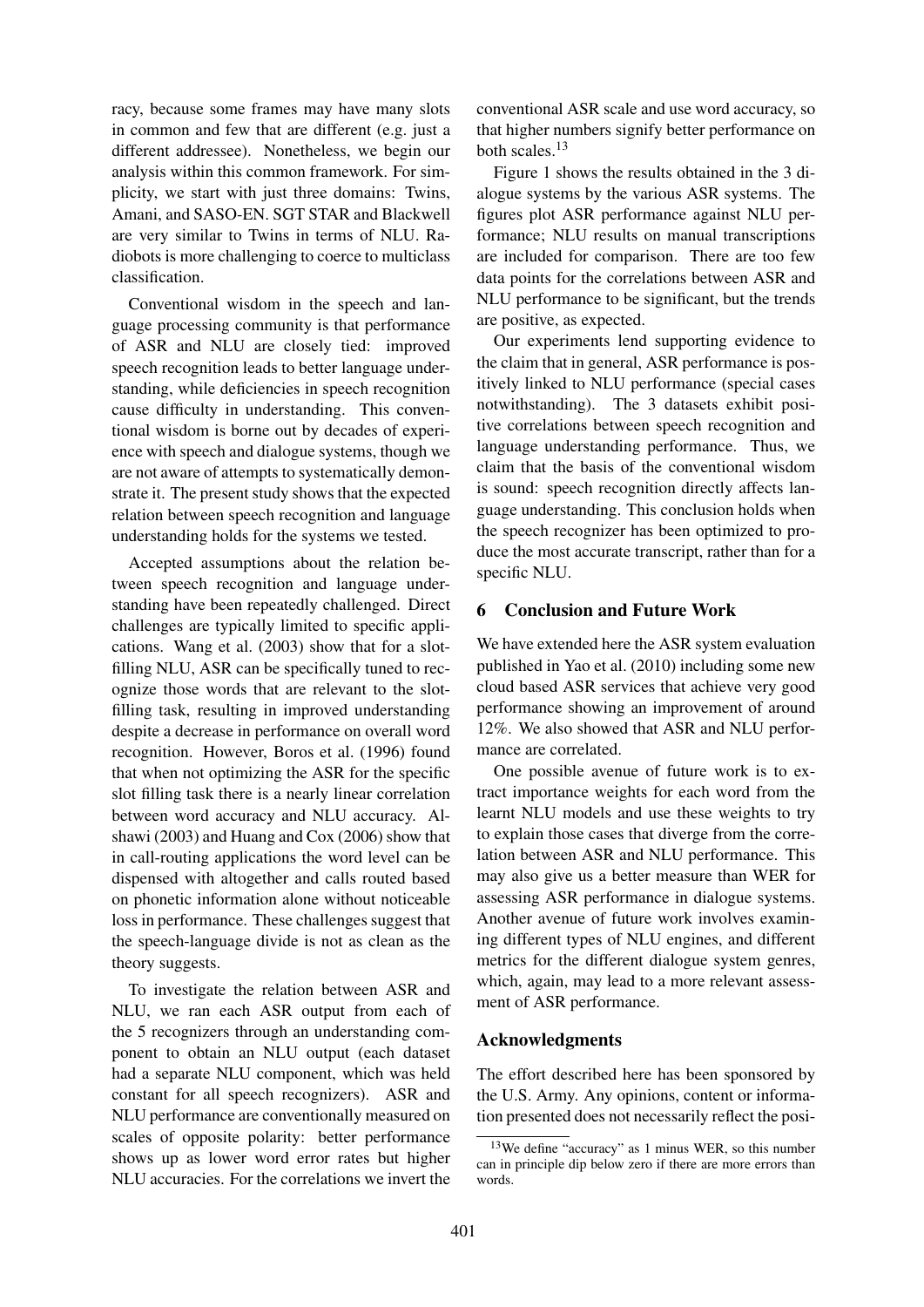

Figure 1: Relation between ASR and NLU performance (red dots are manual transcriptions)

tion or the policy of the United States Government, and no official endorsement should be inferred.

#### References

- Priti Aggarwal, Ron Artstein, Jillian Gerten, Athanasios Katsamanis, Shrikanth Narayanan, Angela Nazarian, and David Traum. 2012. The Twins corpus of museum visitor questions. In *LREC-2012*, Istanbul, Turkey, May.
- Hua Ai, Antoine Raux, Dan Bohus, Maxine Eskenazi, and Diane Litman. 2007a. Comparing spoken dialog corpora collected with recruited subjects versus real users. In *SIGdial 2007*.
- Hua Ai, Antonio Roque, Anton Leuski, and David Traum. 2007b. Using information state to improve dialogue move identification in a spoken dialogue system. In *Proceedings of the 10th Interspeech Conference*, Antwerp, Belgium, August.
- James F. Allen, George Ferguson, and Amanda Stent. 2001. An architecture for more realistic conversational systems. In *IUI*, pages 1–8.
- Hiyan Alshawi. 2003. Effective utterance classification with unsupervised phonotactic models. In *HLT-NAACL 2003*, pages 1–7, Edmonton, Alberta, May.
- Apple Inc. 2012. Mac basics: Dictation (Technote HT5449), November.
- R. Artstein, S. Gandhe, J. Gerten, A. Leuski, and D. Traum. 2009a. Semi-formal evaluation of conversational characters. In O. Grumberg, M. Kaminski, S. Katz, and S. Wintner, editors, *Languages: From Formal to Natural. Essays Dedicated to Nissim Francez on the Occasion of His 65th Birthday*, volume 5533 of *Lecture Notes in Computer Science*, pages 22–35. Springer, Berlin.
- Ron Artstein, Sudeep Gandhe, Michael Rushforth, and David R. Traum. 2009b. Viability of a simple dialogue act scheme for a tactical questioning dialogue system. In *DiaHolmia 2009: Proceedings of the*

*13th Workshop on the Semantics and Pragmatics of Dialogue*, page 43–50, Stockholm, Sweden, June.

- Ron Artstein, Michael Rushforth, Sudeep Gandhe, David Traum, and MAJ Aram Donigian. 2011. Limits of simple dialogue acts for tactical questioning dialogues. In *7th IJCAI Workshop on Knowledge and Reasoning in Practical Dialogue Systems*, Barcelona, Spain, July.
- Ron Artstein. 2011. Error return plots. In *12th SIGdial Workshop on Discourse and Dialogue*, Portland, OR, June.
- Linda Bell and Joakim Gustafson. 2003. Child and adult speaker adaptation during error resolution in a publicly available spoken dialogue system. In *IN-TERSPEECH 2003*.
- Dan Bohus and Alexander I. Rudnicky. 2003. Ravenclaw: dialog management using hierarchical task decomposition and an expectation agenda. In *INTER-SPEECH 2003*.
- M. Boros, W. Eckert, F. Gallwitz, G. Grz, G. Hanrieder, and H. Niemann. 1996. Towards understanding spontaneous speech: Word accuracy vs. concept accuracy. In *In Proceedings of (ICSLP 96)*, pages 1009–1012.
- Sudeep Gandhe, Nicolle Whitman, David R. Traum, and Ron Artstein. 2009. An integrated authoring tool for tactical questioning dialogue systems. In *6th Workshop on Knowledge and Reasoning in Practical Dialogue Systems*, Pasadena, California, July.
- Sudeep Gandhe, Michael Rushforth, Priti Aggarwal, and David R. Traum. 2011. Evaluation of an integrated authoring tool for building advanced question-answering characters. In *Proceedings of Interspeech-11*, Florence, Italy, 08/2011.
- Sudeep Gandhe. 2013. *Rapid prototyping and evaluation of dialogue systems for virtual humans*. Ph.D. thesis, University of Southern California.